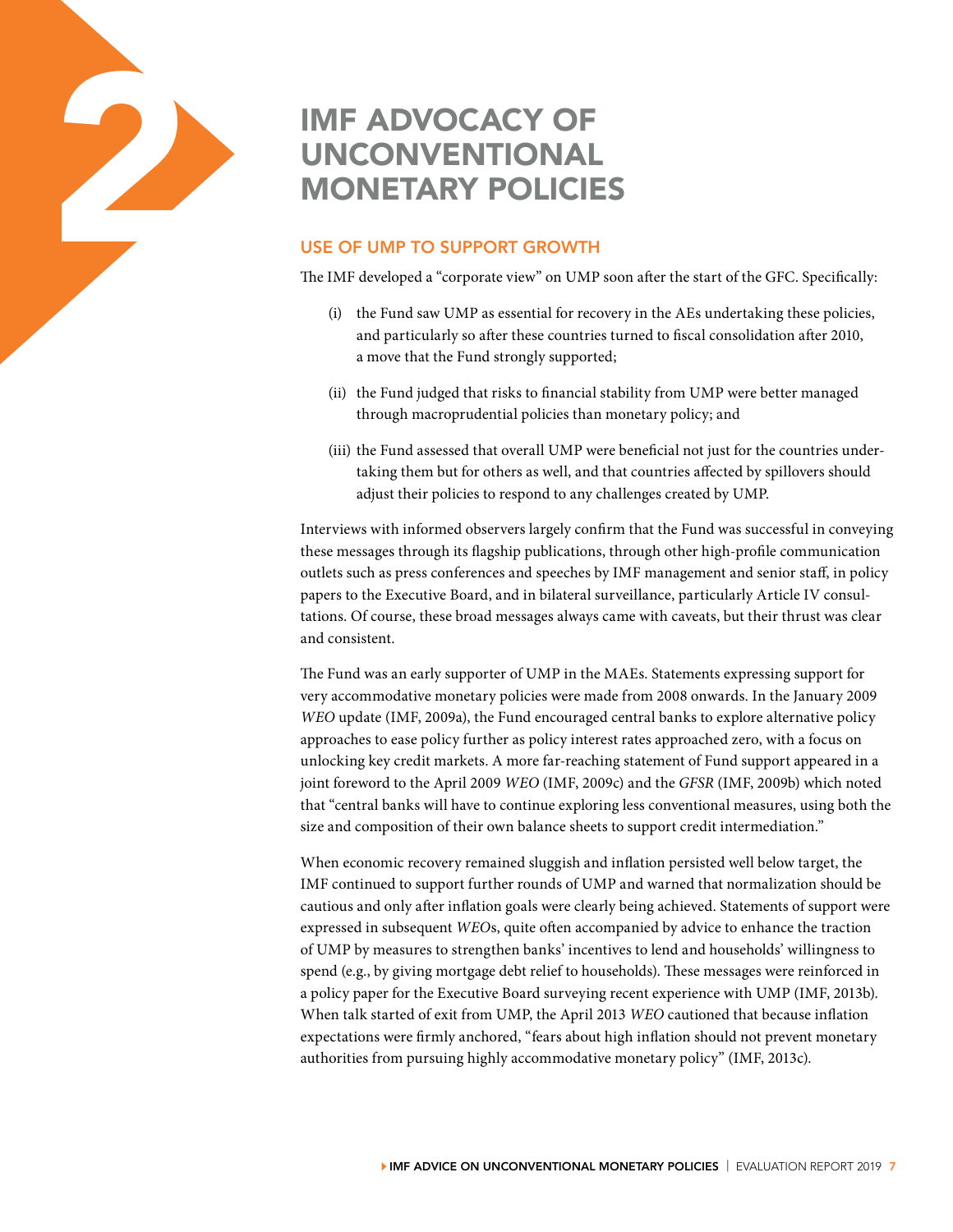The Fund advocated macroprudential policies (MPPs) as the first line of defense against financial stability risks from UMP. The second part of the corporate view was that financial stability implications of UMP in the originating countries needed to be monitored but did not overturn the case for these policies, recognizing that some extra risk-taking would be growth enhancing and consistent with the goals of UMP. Several editions of the *WEO* and the *GFSR* noted that there was no evidence of excessive risk-taking but that countries should remain vigilant and use macroprudential tools rather than monetary policy to address them (see, for example, IMF, 2014d). The Fund recognized that the risk-taking could become excessive (e.g., feeding speculative behavior in housing markets) or have deleterious effects on some sectors (e.g., insurance companies and pension funds), and such risks were discussed at length in the *GFSR*. However, the overall messages were consistent with the *WEO* (Zettelmeyer, 2018).

The IMF mounted an intensive effort to analyze spillovers from UMP, reaching the view that, on balance, UMP were beneficial not just for the countries undertaking them but for others as well. The Fund recognized the possibility of adverse spillovers from UMP and, particularly after 2010, took several initiatives to address the rising concerns of EM policymakers in the face of successive rounds of UMP. The spillover reports published in 2011–15 generally supported the Fund's prior that the positive spillover effects of UMP through beneficial effects on trade and the establishment of a solid recovery in AEs were almost sure to dominate the costs (IMF, Spillover Reports, 2011–15). Nevertheless, over time, there was rising recognition of the difficulties facing EMs from volatile capital flows and in 2012 a new Institutional View on Capital Flows (IMF, 2012c; 2012e) was approved to provide coherent advice on addressing these challenges.

After its strong support for a global fiscal stimulus in 2008–09, the Fund generally supported a turn to consolidation, while continuing to urge accommodative monetary policies (Box 1). At the start of the GFC, the Fund initially pushed hard through the G-20 to get agreement on a global fiscal stimulus as part of a comprehensive response to a global recession. By 2010, as the recovery appeared to take hold, the IMF lent its support to the G-20's Toronto

Declaration setting ambitious goals to wind down the fiscal stimulus in order to safeguard medium-term public debt sustainability. The *WEO* update of January 2011 (IMF, 2011a) emphasized the urgency of moving toward more sustainable fiscal paths across the AEs, while advising that "at the same time monetary accommodation needed to continue." When the recovery turned out to be more sluggish than expected, the IMF modulated its message, advising countries with fiscal space to use it and those without to make any fiscal consolidation as "growth friendly" as possible, but it continued to put primary emphasis on monetary policy for managing demand.

### Assessment

The Fund deserves considerable credit for quickly developing an overall view on UMP and articulating it consistently and clearly. From the vantage of 2019, it does seem that the Fund was fundamentally right to support quick and aggressive actions by the major central banks to fight against global recession in the wake of the GFC, notwithstanding the limited previous experience on which staff could draw. Even among observers who disagreed with the Fund's calls, there was appreciation that "it was clear where the Fund stood."

Views are more critical about the value of IMF analysis and advice on the implementation of UMP, about its risks and side effects, and on its effects on other countries and implications for international monetary cooperation. Despite its strong advocacy of UMP, AE officials generally felt that the Fund was not at the forefront of analysis of how well these policies were working and how they could be reinforced. With the benefit of hindsight, the Fund may also have been too ready to support a quick pivot to broad-based fiscal consolidation, despite the extra burden this put on already stretched monetary policy instruments. Moreover, there remains a sense among many EM officials interviewed for this evaluation that the Fund was ready to support central banks in AEs to do whatever was needed to heal their own economies, while being hesitant to recognize political constraints and to support unorthodox measures by EMs to deal with the challenges of increased volatility through financial channels. These and other topics are taken up in depth in the remainder of the report.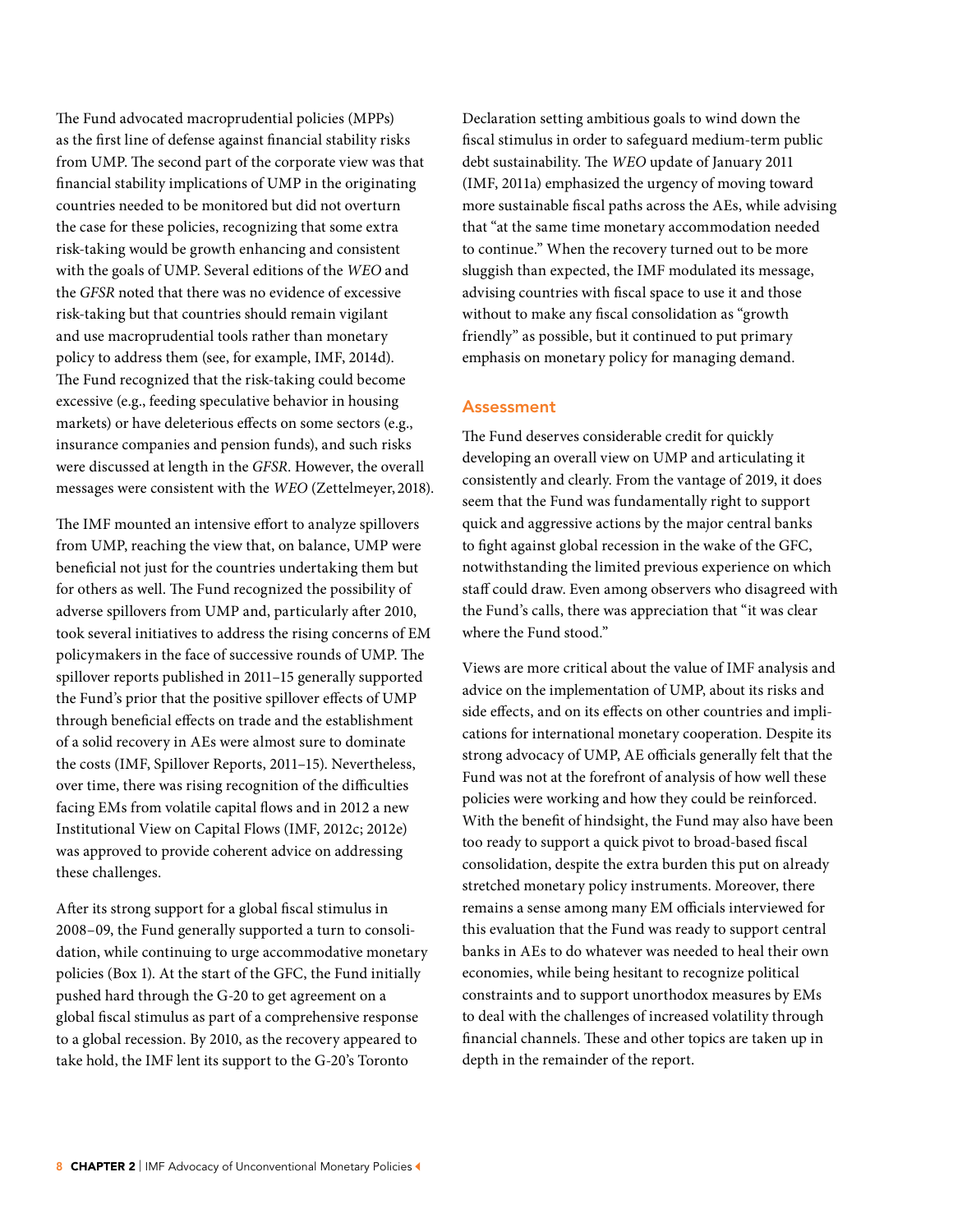#### BOX 1. IMF ADVICE ON THE MONETARY-FISCAL POLICY MIX AFTER THE GFC

The GFC elicited an unprecedented monetary and fiscal policy response. The G-20 AEs at the epicenter of the crisis saw their average primary fiscal deficit in structural terms move from 1 percent of GDP in 2007 to 5 percent of GDP in 2010, including in response to coordinated commitments by the G-20. As the effects of the crisis spread, the fiscal positions of many EMs also deteriorated, with the G-20 EMs' average structural primary balance moving from a surplus of 1½ percent of GDP in 2007 to a deficit of 1½ percent of GDP in 2009. In the following years, the stimulus was largely withdrawn in the AEs. By 2014 the average structural fiscal deficit among G-20 AEs had shrunk to a mere 1¼ percent of GDP. By contrast, structural primary deficits in G20 EMs remained more elevated partly reflecting the collapse in global commodity prices.

Early calls for fiscal stimulus. The IMF was among the first to call for fiscal stimulus (Dhar, 2014). In November 2008, it urged G-20 countries to expand their fiscal positions by 2 percent of GDP in structural terms. In these early years of the crisis, the IMF urged that all demand policy levers be eased aggressively to avert a deep downturn in global activity. However, the Fund's advocacy for stimulus was typically couched in terms of the eventual need for exit.

Subsequent calls for fiscal consolidation. In most countries the initial stimulus coupled with the fiscal impact of the economic downturn and banks' bailouts propelled public debt ratios to post-war highs and markets became concerned that public debt was increasing rapidly in many countries. With signs that the global recession may have troughed, the Fund shifted decisively in its 2009 Principles for Policy Exit to a call for fiscal consolidation, leaving to monetary policy the task of stimulating further if needed (G-20, 2009). The G-20's Toronto Declaration in June 2010 called for a halving of advanced economy fiscal deficits by 2013, a position that was echoed in the Fund's bilateral policy advice. The preference for fiscal consolidation was reinforced by periodic shocks to market confidence in government solvency, especially in the euro area and among some EMs, which caused sharp spikes in sovereign bond spreads.

Austerity and fiscal multipliers. In the initial phases of the crisis, the Fund's fiscal policy advice for stimulus was largely predicated on the basis of existing estimates of fiscal multipliers (mostly well below one), implying a modest impact. However, these estimates did not account for the fact that the effect of fiscal policy varies with the state of the business cycle or with proximity to the effective zero lower bound for monetary policy. As consolidation began and recoveries came to a halt, concerns arose inside and outside the Fund that multipliers may be large and state-dependent for economies still operating below potential. Hence, fiscal consolidation risked pushing debt-to-GDP up instead of down because of the extent to which it slowed growth (Batini, Callegari, and Melina, 2012; Box 1.1 in IMF, 2012d; and Blanchard and Leigh, 2013).

Increased focus on fiscal space and growth-friendly consolidation. As growth remained tentative, and beliefs about the impact of demand policies were being reassessed, the Fund started to concede that, in some cases, fiscal consolidation could be slowed or reversed. This shift in advice called for a consistent metric with which to measure space for fiscal support, which was particularly useful for advising euro area countries where budget rules seemed to generate stark growth trade-offs. This quest culminated in a staff paper designing a common tool for assessing fiscal space in IMF surveillance, based on cyclical and fiscal indicators as well on fiscal stress tests (IMF, 2016e). When recommending stimulus or consolidation, Fund staff paid increasing attention to the timing and composition of fiscal packages in order to make sure these maximized positive and minimized negative growth effects while spreading the social costs more broadly, with a specific focus on the long-term consequences of fiscal action (Gaspar, Obstfeld, and Sahay, 2016).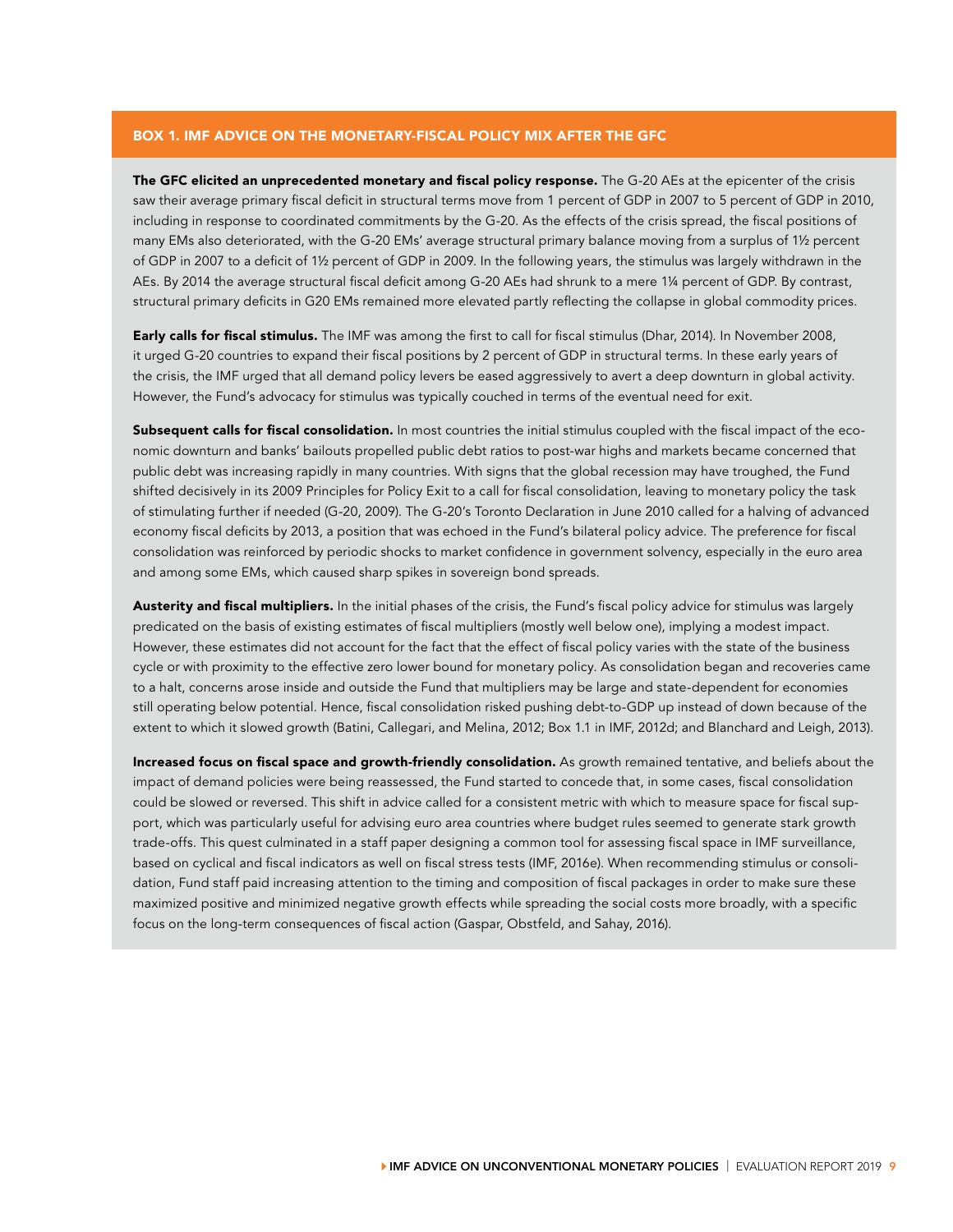## RISKS AND SIDE EFFECTS FROM UMP2

Multiple concerns have been expressed about possible risks and side effects from UMP that have amplified as these policies have been extended in depth and duration. First, while UMP could be effective in enhancing monetary stimulus, exit could be difficult and costly for the countries undertaking UMP and could also impose costs on other countries. Second, while UMP may have helped to close current output and inflation gaps, it could raise the likelihood of future gaps by raising the odds of a financial crisis. This concern is particularly salient where there is a buildup of vulnerabilities in the housing sector given the role that stress in this sector has played as a trigger for financial crises in the past. Third, while UMP may have helped close output gaps on average, it may do so by helping some and hurting others, viz., it may have distributional effects that could exacerbate inequality, particularly of wealth.

Over the past decade, the IMF adopted the view that MPPs were greatly preferable to monetary policies in managing financial sector risks, including those arising from UMP. Prior to the GFC, the IMF had devoted attention to the issue of how monetary policy should deal with financial stability risks in an environment of low inflation (see for example, IMF, 2000). The IMF did not rule out "leaning against the wind," that is, raising interest rates to counter a sharp rise in asset prices even when there was little evidence of inflationary pressures. But it warned that such action should not be taken lightly: several conditions were specified that would need to be met and it was recognized that technical and political difficulties could come in the way of taking pre-emptive policy actions. The IMF's view that while the use of interest rates to tackle asset price booms should not be ruled out, it should not be the first resort, was widely shared among central banks.

With the onset of the GFC, and the urgent need to use monetary policy for meeting output and inflation goals, the IMF moved in a consistent fashion on three fronts. First, it threw its intellectual and policy weight behind advocating even more strongly that monetary policy should focus on macroeconomic goals and assign the responsibility of maintaining financial stability largely to other policies, particularly MPPs.3 Second, it worked hard to develop a framework for making MPPs "the first line of defense" against financial stability risks, including those stemming from UMP. Third, it built up its capacity to monitor and analyze global financial risks, notably in the *GFSR*.

The Fund's view on *Monetary Policy and Financial Stability* was laid out in a 2015 policy paper which posed the question of "whether monetary policy should be altered to contain financial stability risks" and concluded that the "the answer is generally no" (IMF, 2015a). The paper observed that tightening monetary policy would have fairly certain immediate costs from lower output and inflation (if it fell below target) while the benefits would materialize mainly in the medium term (as financial risks are mitigated), and were more uncertain. It argued that in most circumstances the upfront costs outweighed the benefits and thus "based on current understanding and circumstances, the case for leaning against the wind is limited." It suggested that when there was substantial slack in the economy, the evidence was that transmission from easy monetary policy to financial risks was weak and the implementation hurdles of using monetary policy to contain these risks were substantial. In contrast, MPPs could target imbalances and market imperfections much closer to their source than monetary policy. This division of labor would allow monetary policy to focus on its macroeconomic goals, thus simplifying communication and enhancing accountability.

Having proposed MPPs as the first line of defense against financial stability risks, the IMF has spent considerable effort on advising on the proper use of these policies. The 2012 Policy Paper "The Interaction of Monetary and Macroprudential Policies" noted that the latter could be used to build up buffers when financial conditions are easy and then used to keep banks and other intermediaries healthy during periods of financial distress, helping to preserve the effectiveness of monetary policy in financial downturns (IMF, 2012f; 2012g). MPPs could also be adapted to counter unwanted side effects from expansionary monetary policy, which may be particularly important when interest rates are close to zero and the temptation to seek higher leverage

<sup>&</sup>lt;sup>2</sup> This section draws on Turner (2019), Rebucci and Zhou (2019), and Monnin (2019).

<sup>&</sup>lt;sup>3</sup> See, for example, Quint and Rabanal (2014).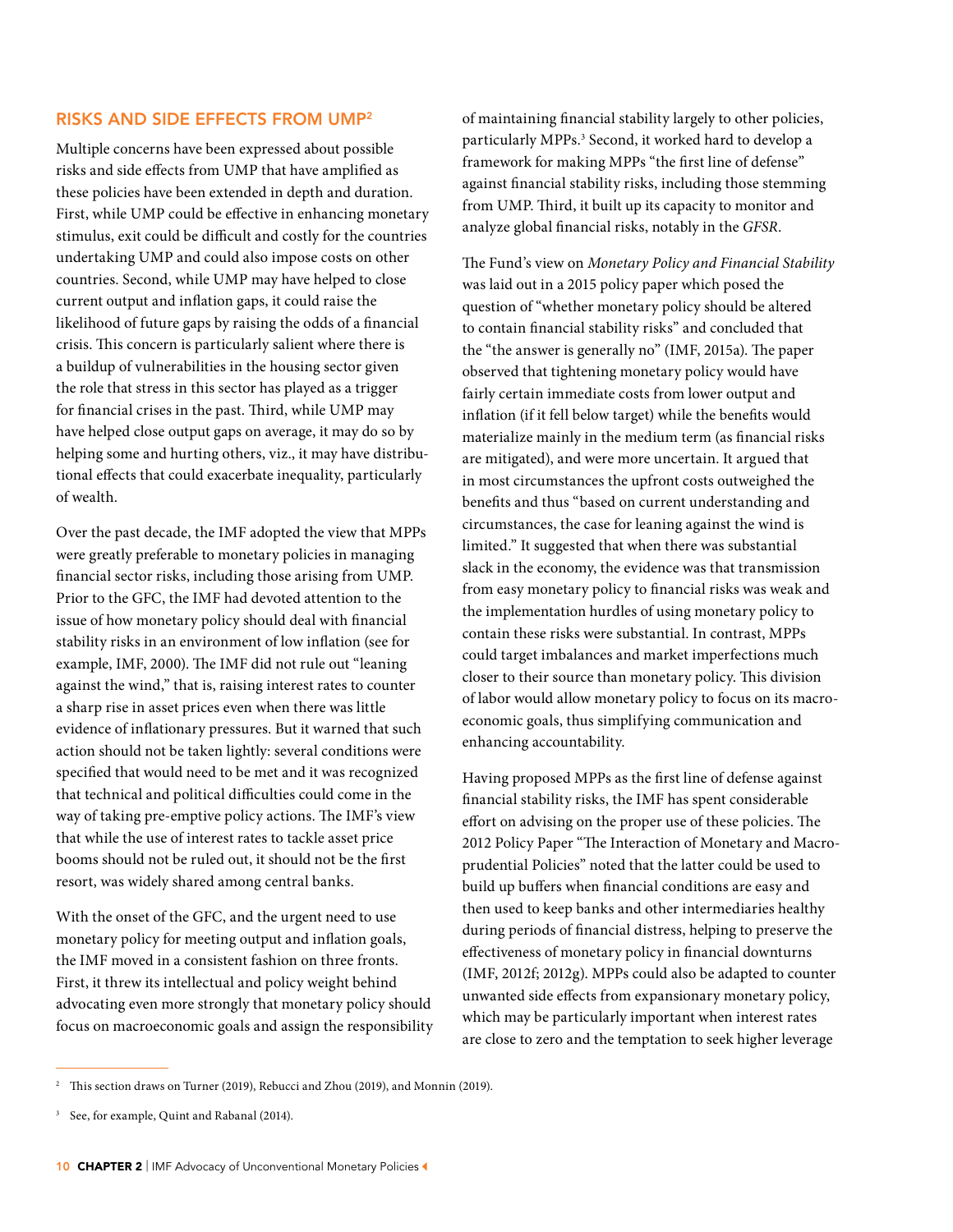is strong. The IMF has developed a database of MPPs taken by countries (Alam and others, 2019), prepared a guidance note to staff on the use of MPPs (IMF, 2014e), and carried out cross-country studies of the effectiveness of these measures both in-house and in collaboration with other agencies (FSB, 2016).

The IMF has placed particular emphasis on using MPPs to manage risks related to house price booms (IMF, 2014e). Limits on loan-to-value (LTV) ratios, caps on debt serviceto-income ratios, and sectoral capital requirements have been the most commonly recommended measures. IMF researchers have also devoted considerable attention to studying the effectiveness of such policies (e.g., Zhang and Zoli, 2016; Cerutti, Claessens, and Laeven, 2017).

While generally supportive of macroprudential measures in the housing market, Fund staff have been less welcoming of some measures that discriminate against foreign residents. A Board paper sought to lay out the basis for staff's classification of measures into three categories: MPPs, CFM, and CFM/MPP, with the last category referring to "policy tools designed to limit capital flows and to reduce systemic financial risks stemming from such flows" (G-20, 2018). Countries using measures classified as CFM, including measures that discriminate against property purchases by foreigners, are advised that these measures be scaled back or maintained only on a temporary basis, consistent with the IV.

More recently, as the global economy has needed less immediate demand support, the IMF has been open to recalibrating its views on the relative roles of macroprudential and monetary policies in managing financial stability risks. The 2015 Policy Paper noted that many experts, including at the BIS, favored "a stronger role for monetary policy in maintaining financial stability" and concluded that the Fund's position should be kept under review as knowledge of the relationship between monetary policy and financial risks evolves and as circumstances change. Recent and ongoing work at the IMF has re-examined the relationship in the context of a global economy in which output risks have been less pressing. For example, Adrian (2018) studied the role that monetary policy can play in lowering the downside risks to GDP and suggested that monetary policy should "lean slightly against the buildup of [financial] risk when the economy is close to

potential." In general, Fund staff's recent work has recognized that optimal monetary policy depends "not only on the output gap and inflation, but also on financial conditions" (Chapter 6 in Adrian, Laxton, and Obstfeld, 2018).

The Fund has fostered discussion of the distributional effects of UMP and MPPs, although its own analytical contribution has been limited. As concerns about the distributional impacts of UMP became prevalent in policy circles and the media (Coeuré, 2012; Stewart, 2011), the IMF convened high-level discussions on the distributional impacts of monetary policies at the 2012 Annual Research Conference (Zhu, 2012). However, the Fund staff has done little analytical or empirical work of its own and has not taken a public position on whether distributional efforts of UMP are of concern or how to respond if they are.

## Assessment

The Fund's view on the financial stability risks of UMP was clearly articulated and is generally regarded as having provided the right message at the time it was given most forcefully and a valuable contribution to the international discussion on the topic. In retrospect, the overall approach seems to have been well founded as a basis for policy advice in the post-GFC period. The Fund's policy assessment and advice was supported well by its multilateral surveillance of global financial risks, particularly the *GFSR* which is now widely recognized as a world leading product (IEO, 2019). The IMF's 2015 paper on the topic was considered by many outside experts as nicely summarizing the arguments for the view and helping to propagate it. IMF mission chiefs were generally appreciative of the framework as useful in guiding their discussions with authorities, though a few felt it was too constraining in not acknowledging that simultaneous use of macroprudential tools and modest tightening of monetary policies might sometimes be more effective than just using the former.

Complementing its support for UMP, the IMF has been at the forefront of international efforts to develop and assess new MPPs. The Fund's detailed knowledge base on the design of MPPs is generally viewed by policymakers as providing high value added and having considerable traction. Senior policymakers and financial experts appreciated the IMF work on quantifying the effects of MPPs. While other institutions such as the BIS have also made